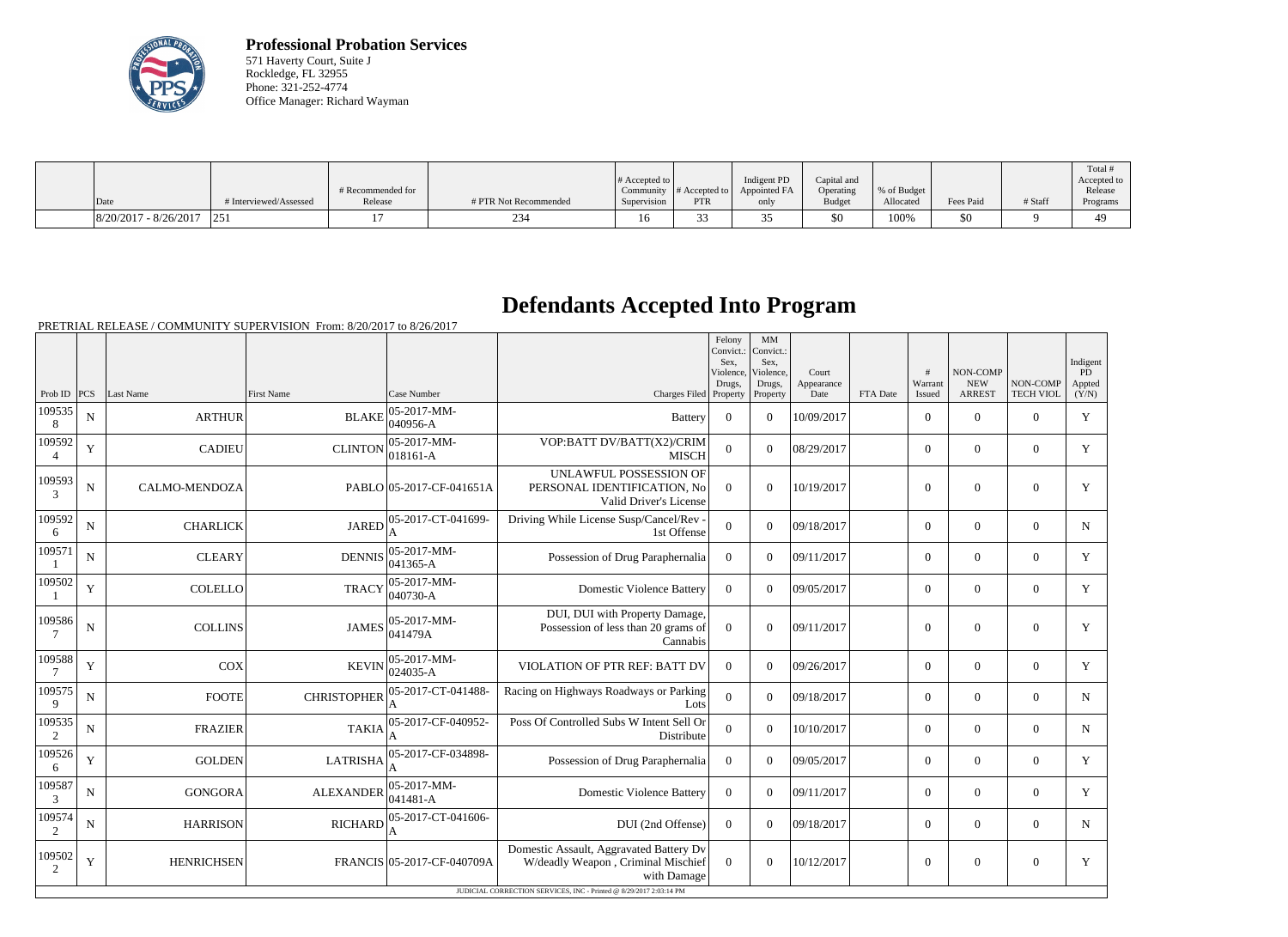## **Defendants Accepted Into Program**

PRETRIAL RELEASE / COMMUNITY SUPERVISION From: 8/20/2017 to 8/26/2017

|                          |             |                  |                    |                                 |                                                                                                                                      | Felony<br>Convict.:<br>Sex.     | $\mathbf{M}\mathbf{M}$<br>Convict.:<br>Sex, |                             |          |                   |                                         |                              | Indigent              |
|--------------------------|-------------|------------------|--------------------|---------------------------------|--------------------------------------------------------------------------------------------------------------------------------------|---------------------------------|---------------------------------------------|-----------------------------|----------|-------------------|-----------------------------------------|------------------------------|-----------------------|
| Prob ID                  | <b>PCS</b>  | <b>Last Name</b> | <b>First Name</b>  | Case Number                     | Charges Filed                                                                                                                        | Violence,<br>Drugs,<br>Property | Violence,<br>Drugs,<br>Property             | Court<br>Appearance<br>Date | FTA Date | Warrant<br>Issued | NON-COMP<br><b>NEW</b><br><b>ARREST</b> | NON-COMP<br><b>TECH VIOL</b> | PD<br>Appted<br>(Y/N) |
| 109536<br>8              | ${\bf N}$   | <b>HYLAND</b>    | <b>MATTHEW</b>     | 05-2017-MM-<br>$ 040944 - A$    | Retail Theft                                                                                                                         | $\overline{0}$                  | $\theta$                                    | 09/12/2017                  |          | $\overline{0}$    | $\overline{0}$                          | $\overline{0}$               | $\mathbf Y$           |
| 109593<br>6              | $\mathbf N$ | <b>JESIORSKI</b> | <b>BOBBY</b>       | 05-2017-CF-041639-              | Poss Of Cocaine Less Than 28 Grams                                                                                                   | $\Omega$                        | $\Omega$                                    | 10/10/2017                  |          | $\overline{0}$    | $\overline{0}$                          | $\overline{0}$               | Y                     |
| 109593<br>5              | $\mathbf Y$ | <b>JOHNSON</b>   |                    | BRYSON 05-2017-CF-041628A       | Domestic Violence Battery, False<br>Imprisonment                                                                                     | $\Omega$                        | $\theta$                                    | 10/10/2017                  |          | $\overline{0}$    | $\overline{0}$                          | $\overline{0}$               | Y                     |
| 109574<br>3              | $\mathbf N$ | <b>JONES</b>     | <b>ELENIA</b>      | 05-2017-CT-041486-              | <b>DUI</b>                                                                                                                           | $\overline{0}$                  | $\Omega$                                    | 09/18/2017                  |          | $\overline{0}$    | $\overline{0}$                          | $\overline{0}$               | $\mathbf N$           |
| 109552<br>3              | ${\bf N}$   | <b>KENNEDY</b>   | <b>JANICE</b>      | $ 05 - 2017 - MM -$<br> 041125A | Domestic Violence Battery, Battery                                                                                                   | $\Omega$                        | $\theta$                                    | 10/05/2017                  |          | $\overline{0}$    | $\theta$                                | $\overline{0}$               | $\mathbf Y$           |
| 109517<br>3              | $\mathbf N$ | <b>LAWSON</b>    | <b>WANZER</b>      | $ 05-2017-MM-$<br>$040763 - A$  | Trespass Structure or Conveyance                                                                                                     | $\Omega$                        | $\Omega$                                    | 10/09/2017                  |          | $\overline{0}$    | $\overline{0}$                          | $\overline{0}$               | Y                     |
| 109536<br>2              | $\mathbf Y$ | <b>LIEB</b>      |                    | JOSEPH 05-2017-CF-040958A       | Possession of Cannabis More than 20<br>Grams, Possession of Drug Paraphernalia                                                       | $\theta$                        | $\theta$                                    | 10/17/2017                  |          | $\overline{0}$    | $\overline{0}$                          | $\overline{0}$               | Y                     |
| 109501                   | $\mathbf Y$ | <b>LOWIE</b>     | <b>JUSTIN</b>      | $ 05-2017-MM-$<br>$040732-A$    | <b>Domestic Violence Battery</b>                                                                                                     | $\Omega$                        | $\theta$                                    | 09/05/2017                  |          | $\overline{0}$    | $\overline{0}$                          | $\overline{0}$               | Y                     |
| 109501<br>8              | $\mathbf Y$ | <b>LUPIS</b>     | <b>NICK</b>        | $ 05-2017-MM-$<br>$ 040733 - A$ | <b>Domestic Violence Battery</b>                                                                                                     | $\Omega$                        | $\theta$                                    | 09/05/2017                  |          | $\overline{0}$    | $\overline{0}$                          | $\overline{0}$               | Y                     |
| 109535                   | $\mathbf N$ | <b>MAROHN</b>    | <b>MAX</b>         | $ 05-2017-MM-$<br>$040953 - A$  | Possession of Drug Paraphernalia                                                                                                     | $\overline{0}$                  | $\theta$                                    | 10/05/2017                  |          | $\overline{0}$    | $\overline{0}$                          | $\overline{0}$               | $\mathbf Y$           |
| 109516<br>6              | ${\bf N}$   | <b>MATTIX</b>    | <b>SHANNON</b>     | $ 05-2017-MM-$<br>$ 040765 - A$ | <b>Domestic Violence Battery</b>                                                                                                     | $\overline{0}$                  | $\theta$                                    | 10/09/2017                  |          | $\overline{0}$    | $\overline{0}$                          | $\overline{0}$               | $\mathbf Y$           |
| 109502<br>3              | Y           | <b>MAYLE</b>     | <b>LACEY</b>       | $ 05-2017-MM-$<br>$040707 - A$  | <b>Retail Theft</b>                                                                                                                  | $\overline{0}$                  | $\theta$                                    | 10/05/2017                  |          | $\overline{0}$    | $\overline{0}$                          | $\overline{0}$               | Y                     |
| 109516<br>3              | ${\bf N}$   | <b>MCDONALD</b>  | <b>CHRISTOPHER</b> | 05-2017-CT-040766-<br>A         | Driving While License Suspended Revoked<br>Cancel w/Knowledge                                                                        | $\Omega$                        | $\Omega$                                    | 09/12/2017                  |          | $\overline{0}$    | $\overline{0}$                          | $\overline{0}$               | Y                     |
| 109505<br>3              | $\mathbf N$ | <b>MCQUEER</b>   | <b>MONICA</b>      | 05-2017-CT-040780-              | Driving While License Susp/Cancel/Rev -<br>1st Offense                                                                               | $\Omega$                        | $\theta$                                    | 09/13/2017                  |          | $\overline{0}$    | $\overline{0}$                          | $\overline{0}$               | N                     |
| 109553<br>6              | $\mathbf Y$ | <b>MOREY</b>     |                    | JEAN 05-2017-MM-<br>035352-A    | Resisting Officer without Violence                                                                                                   | $\overline{0}$                  | $\overline{0}$                              | 09/14/2017                  |          | $\mathbf{0}$      | $\overline{0}$                          | $\boldsymbol{0}$             | $\mathbf Y$           |
| 109501                   | $\mathbf Y$ | <b>MOYLAN</b>    | <b>CHRISTOPHER</b> | 05-2017-CT-040725-              | Driving While License Susp/Cancel/Rev -<br>1st Offense                                                                               | $\overline{0}$                  | $\overline{0}$                              | 09/08/2017                  |          | $\overline{0}$    | $\boldsymbol{0}$                        | $\boldsymbol{0}$             | Y                     |
| 109592<br>8              | ${\bf N}$   | <b>OLDS</b>      | <b>MIHAI</b>       | $ 05-2017-MM-$<br>$ 041642-A$   | Battery                                                                                                                              | $\boldsymbol{0}$                | $\boldsymbol{0}$                            | 09/13/2017                  |          | $\overline{0}$    | $\overline{0}$                          | $\boldsymbol{0}$             | Y                     |
| 109501<br>9              | $\mathbf Y$ | <b>PALMER</b>    | <b>DOUGLAS</b>     | 05-2017-CF-040727-              | Possession of Cannabis More than 20<br>Grams                                                                                         | $\mathbf{0}$                    | $\overline{0}$                              | 10/12/2017                  |          | $\overline{0}$    | $\boldsymbol{0}$                        | $\boldsymbol{0}$             | $\mathbf N$           |
| 109517<br>$\overline{0}$ | ${\bf N}$   | <b>PINTO</b>     | <b>JOSE</b>        | $ 05 - 2017 - MM -$<br>040767A  | Driving While License Suspended Revoked<br>Cancel w/Knowledge, Possession of Drug<br>Paraphernalia                                   | $\theta$                        | $\boldsymbol{0}$                            | 09/11/2017                  |          | $\boldsymbol{0}$  | $\boldsymbol{0}$                        | $\boldsymbol{0}$             | Y                     |
| 109575<br>8              | $\mathbf N$ | <b>SANCHEZ</b>   | <b>JOHNATHAN</b>   | $ 05-2017-MM-$<br> 041494A      | Racing on Highways Roadways or Parking<br>Lots, Possession of less than 20 grams of<br>Cannabis, Possession of Drug<br>Paraphernalia | $\mathbf{0}$                    | $\overline{0}$                              | 09/15/2017                  |          | $\overline{0}$    | $\boldsymbol{0}$                        | $\boldsymbol{0}$             | $\mathbf N$           |
| 109525                   | $\mathbf Y$ | <b>SANDERS</b>   | <b>GREGORY</b>     | 05-2015-CF-037429-<br>A         | VOP REF: Felony Petit Theft 2 or More<br>Prior Theft                                                                                 | $\mathbf{0}$                    | $\boldsymbol{0}$                            | 09/11/2017                  |          | $\boldsymbol{0}$  | $\boldsymbol{0}$                        | $\boldsymbol{0}$             | $\mathbf Y$           |
|                          |             |                  |                    |                                 | JUDICIAL CORRECTION SERVICES, INC - Printed @ 8/29/2017 2:03:14 PM                                                                   |                                 |                                             |                             |          |                   |                                         |                              |                       |